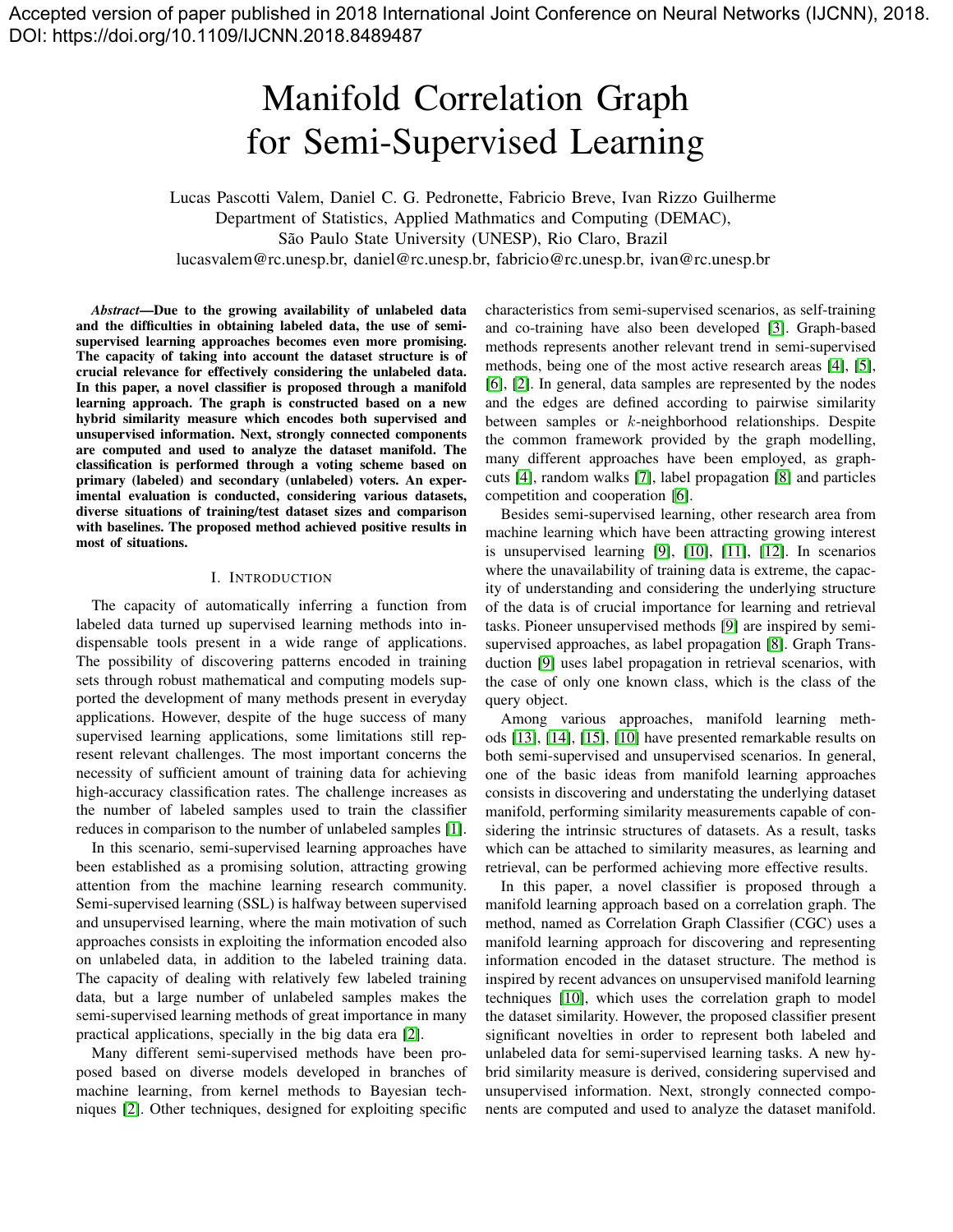The classification is performed through a voting scheme based on primary (labeled) and secondary (unlabeled) voters, which have their weight computed by an effectiveness estimation. The proposed method is experimentally evaluated on various datasets, considering diverse situations of training/test dataset sizes. The method is also evaluated in comparison with baselines, achieving positive results in most of situations.

The remainder of this paper is organized as follows. Section [II](#page-1-0) formally describe the problem addressed. Section [III](#page-1-1) presents the proposed method and Section [IV](#page-3-0) describes the conducted experimental evaluation. Finally, Section [V](#page-5-0) concludes the paper and discusses possible future research directions.

# II. FORMAL PROBLEM DEFINITION

<span id="page-1-0"></span>Let  $\mathfrak{X} = \{x_1, x_2, \dots, x_L, x_{L+1}, \dots, x_N\}$  be a data collection, where each element  $x_i$  denotes a data item. The collection  $\mathfrak X$  can be defined as a partially labeled data set, where  $\mathfrak{X}_L = \{x_i\}_{i=1}^L$  is the labeled data items subset and  $\mathfrak{X}_U = \{x_i\}_{i=L+1}^N$  is the unlabeled data items subset.

Let  $v_{x_i}$  be a feature vector defined in  $\mathbb{R}^n$ , which represents the data item  $x_i$ . Let  $d: \mathbb{R}^d \times \mathbb{R}^d \to \mathbb{R}$  be a distance function (as the Euclidean distance), which computes the distance between two data items according to their corresponding feature vectors. Formally, the distance between two data items  $x_i$  and  $x_j$  is given by  $d(v_{x_i}, v_{x_j})$ . For readability purposes, the notation  $d(i, j)$  is used along the paper.

Based on the distance function d, a ranked list  $\tau_q$  can be computed for obtaining the most similar data items to a given data item  $x_q$ . The ranked list  $\tau_q = (x_1, x_2, \ldots, x_N)$  can be formally defined as a permutation of the collection  $\mathfrak{X}$ . For a permutation  $\tau_q$ , we interpret  $\tau_q(i)$  as the position (or rank) of the data item  $x_i$  in the ranked list  $\tau_q$ . We can say that, if  $x_i$  is ranked before  $x_j$  in the ranked list of  $x_q$ , that is,  $\tau_q(i) < \tau_q(j)$ , then  $d(q, i) \leq d(q, j)$ . A ranked list  $\tau_i$  can be computed for every data item  $x_i \in \mathfrak{X}$ , in order to obtain a set  $\mathcal{T} = \{\tau_1, \tau_2,$  $..., \tau_N$ } of ranked lists.

Let  $\mathfrak{L} = \{1, \ldots, C\}$  be a set which contains the labels of the dataset. Let  $y : \mathfrak{X} \to \mathfrak{L}$  be a function which associates each  $x_i \in \mathfrak{X}$  to its label  $y(x_i)$  in the final classification results. The semi-supervised learning procedure can be formally defined as the estimation of function  $y(x_i)$  for each unlabeled data item  $x_i \in \mathfrak{X}_U$ .

## III. PROPOSED METHOD

<span id="page-1-1"></span>In this section, we present the classification method mainly based on graphs and correlation measures for semi-supervised learning tasks. The method is deterministic, offers a probability of each element belong to a certain class and can be used in different pattern recognition applications. The main steps of the algorithm are summarized in the Algorithm [1](#page-1-2) and detailed discussed in the next subsections.

## <span id="page-1-6"></span>*A. Semi-Supervised Similarity Measure*

Let  $x_i$  and  $x_j$  be data samples of a given dataset and let k denotes the neighborhood size. We proposed a semi-supervised

# <span id="page-1-2"></span>Algorithm 1 Correlation Graph Classifier

Require: A dataset and set of training data

Ensure: A set of classification arrays

- 1: Compute the similarity among the top- $T$  elements for each ranked list.
- 2: Compute the effectiveness estimations for the elements in the training set.
- 3: while  $th_c \geq th_{end}$  do
- 4: Built the graph considering edges with weights  $\geq th_c$ .
- 5: Find the strongly connected components.
- 6: Voting step
- 7:  $th_c \leftarrow th_c th_{step}$
- 8: end while
- 9: Compute the remaining classification arrays.
- 10: Normalization and count the votes.

similarity measure which is used as basis for the construction of the Correlation Graph. The motivation consists in exploiting both the unlabeled information encoded in the dataset manifold as the labeled available. In this way, the similarity between  $x_i$ and  $x_i$  can be computed according to the Equation [1:](#page-1-3)

<span id="page-1-3"></span>
$$
\rho(x_i, x_j) = \frac{\rho_u(x_i, x_j) + \rho_s(x_i, x_j)}{2}, \tag{1}
$$

where  $\rho_u$  is an unsupervised measure and  $\rho_s$  is computed based on labeled data.

The unsupervised measure  $\rho_u(x_i, x_j, k)$  can be computed by any correlation measure, considering distances or rank information. The correlation measures are expected to compute values in the interval [0, 1] (higher values, higher correlation). Most of our experimental evaluation considered the Jaccard index as correlation measure. Let  $\mathcal{N}_k(i)$  be the set of k-nearest neighbors to the data sample  $x_i$ , the measure  $\rho_u$  can be defined by Jaccard  $<sup>1</sup>$  $<sup>1</sup>$  $<sup>1</sup>$  as follows:</sup>

$$
\rho_u(x_i, x_j) = \frac{|\mathcal{N}_k(x_i) \cap \mathcal{N}_k(x_j)|}{|\mathcal{N}_k(x_i) \cup \mathcal{N}_k(x_j)|},\tag{2}
$$

While  $\rho_u$  defines a contextual similarity measure completely unsupervised, it is possible to estimate the similarity between  $x_i$  and  $x_j$  based on supervised information if only the class of  $x_i$  is known, e.g, if  $x_i \in \mathfrak{X}_L$  and  $x_j \in \mathfrak{X}_U$ . In this way, the objective of supervised measure  $\rho_s(x_i, x_j, k)$  is to count the number of elements of the same class of  $x_i$  among the neighborhood of  $x_j$ . The measure can formally defined according to the Equation [3:](#page-1-5)

<span id="page-1-5"></span>
$$
\rho_s(x_i, x_j) = \frac{\sum_{l=0}^k f_l(x_i, \tau_j(l))}{|\mathcal{N}_k(x_j) \cap \mathfrak{X}_L|}
$$
(3)

where  $f_l(x_i, x_j)$  is a function which verify if two elements have the same label (belong to the same class), as defined by Equation [4:](#page-2-0)

<span id="page-1-4"></span><sup>&</sup>lt;sup>1</sup>Besides Jaccard index, the RBO rank correlation measure and the Pearson correlation coefficient were also considered in the experimental evaluation. The Pearson coefficient considered the correlation among distances to knearest neighbors.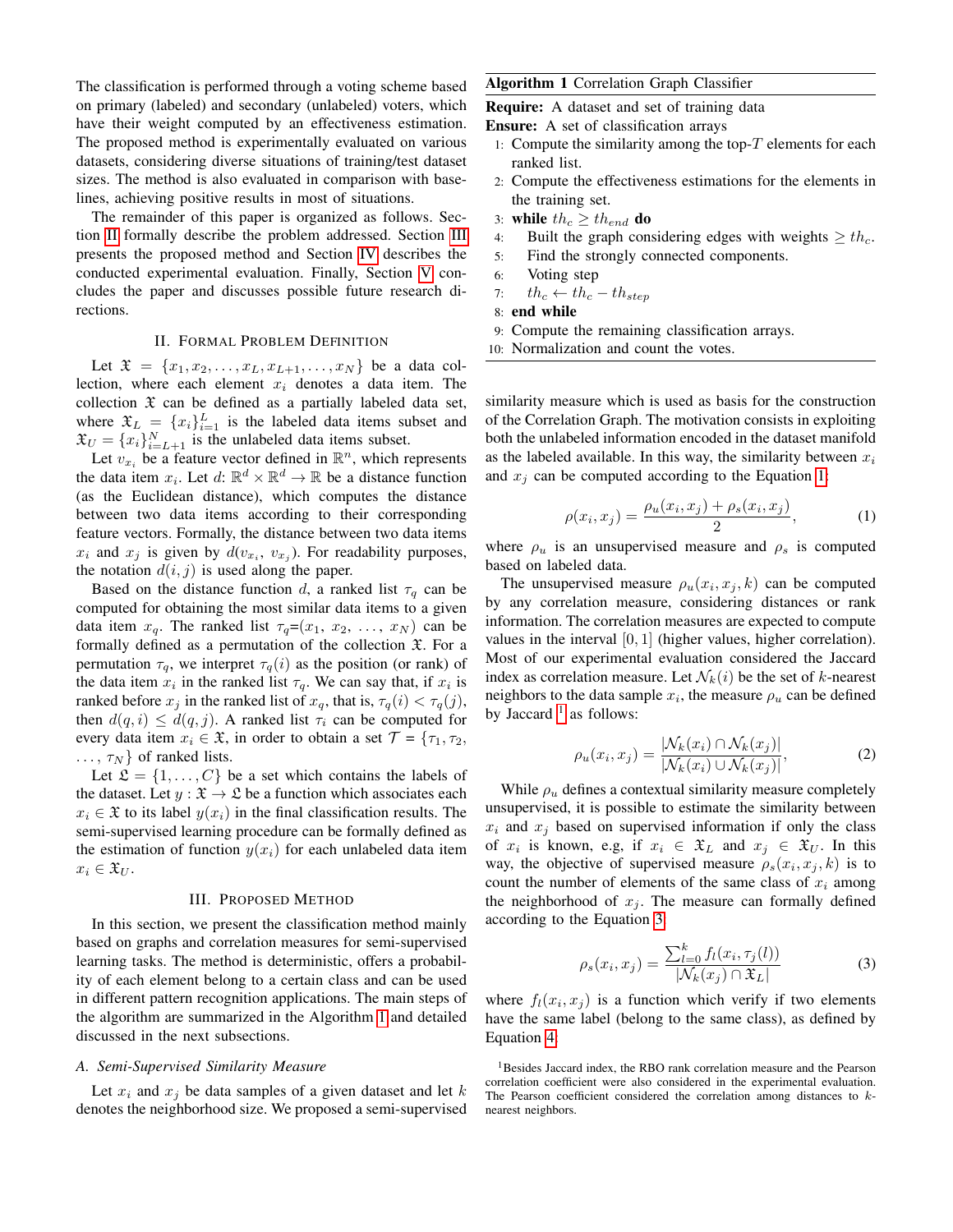<span id="page-2-0"></span>
$$
f_l(x_i, x_j) = \begin{cases} 1, & \text{if } x_i, x_j \in \mathfrak{X}_L \land l(x_i) = l(x_j); \\ 0, & \text{otherwise.} \end{cases}
$$
 (4)

The function  $l(x_i)$  denotes the label (or class) of  $x_i$ .

## <span id="page-2-4"></span>*B. Effectiveness Estimation*

The classification is performed in the proposed method through a voting scheme. In this scenario, we propose a strategy which aims at estimating the authority (or weight) of each voter in the classification process. Our conjecture is that high-accurate voters are positioned in a dense region in the space, with a high number of elements of the same label.

Therefore, it is expected that the similarity to such elements are also high. We propose an effectiveness estimation of a given object  $x_i$ , which is computed by the Equation [5:](#page-2-1)

<span id="page-2-1"></span>
$$
w(x_i) = \frac{\sum_{l=1}^{k} \rho(x_i, \tau_i(l))}{k}.
$$
 (5)

Consequently, an element which presents a straight similarity relationship with its neighbors have an elevated effectiveness estimation and, therefore, an high authority in the voting procedure.

## *C. Correlation Graph*

The Correlation Graph (CG) is the main foundation of the proposed method, in which is based the voting procedure and consequently the classification. The graph is constructed based on different levels of confidence, considering different thresholds of similarity for edges creation. High thresholds produces a sparse graph, but extremely reliable which present a high weight in the voting scheme.

Formally, the graph can be defined as a directed graph  $G = (V, E)$ , where each note corresponds to an element in the dataset, such that  $V = \mathfrak{X}$ . The set of edges is defined considering the similarity among the objects in the top- $T$ positions of the ranked lists and the current threshold, such that:

$$
E = \{(x_q, x_j) \mid \tau_q(j) \leq T \land \rho(x_q, x_j) \geq t_c\},\tag{6}
$$

where  $t_c$  denotes the current threshold at a given moment of execution of the algorithm.

In order to reduce to drawbacks associated to the sparsity of the graph and, at same time, exploiting the dataset manifold, the Strongly Connected Components (SCC) are computed. The strongly connected components of a directed graph are defined by subgraphs that are themselves strongly connected, i.e., where every vertex is reachable from every other vertex. The SCCs expand the similarity neighborhood respecting the geometry of the dataset manifold. The Tarjan [\[16\]](#page-6-15) algorithm is used to compute the SCCs.

# *D. Voting Strategy*

The Correlation Graph encodes the similarity information obtained from the datatset manifold, considering both unlabeled and labeled data. However, its necessary to condense such information in order to perform classification tasks. A voting strategy is employed aiming at classifying and offer a probability of each element belonging to a certain class.

All the elements, including those from both the labeled and unlabeled sets, are considered voters. However, they are divided into two categories: primary and secondary voters, as discussed in the following.

*1) Primary Voters:* All the labeled elements, e.g., those which belong to the training set are immediately used as primary voters. A primary voter  $x_i$  votes in all the adjacent nodes until a depth  $d_p(x_i)$ , which is defined as follows.

$$
d_p(x_i) = \lceil d_b \times w(x_i) \times t_c \rceil \tag{7}
$$

where  $d_b$  (depth base) is a parameter. The idea consists and allow deeper votes in the graph to nodes which presents a high effectiveness estimation.

Let  $V_i$  be a voting vector of a given data sample  $x_i$ . The vote from a primary voter  $x_i$  to a data sample  $x_j$  in favor of  $x_i$  label  $(l(x_i))$  is defined according to Equation [8:](#page-2-2)

<span id="page-2-2"></span>
$$
V_j[l(x_i)] = \frac{w(x_i)}{(1 + d(x_i, x_j))} \times (t_c + 1),
$$
 (8)

where  $d(x_i, x_j)$  is the depth, or distance in the graph given by the number of nodes between  $x_i$  and  $x_j$ .

*2) Secondary Voters:* In order to maximize the information obtained from the unlabeled data, the elements which has the major probability of belonging to a certain class are allowed to vote in favor of that class. In this sense, we can say that the secondary voters are elected by the primary voters. A node requires to meet two requirements for being elected as a secondary voter: have at least  $\alpha$ % of votes to a certain class with a minimum of  $\beta$  effectiveness estimation.

Since the original class of the secondary voter is unknown, the vote is done according to the class that has received the majority of the votes for that element. A secondary voter votes only in the adjacent vertices from a given depth  $(d = 1)$ . The vote of a secondary voter  $x_i$  to a given data sample  $x_j$  is defined according to Equation [9:](#page-2-3)

<span id="page-2-3"></span>
$$
V_j[e_l(x_i)] = w(x_i) \times (t_c + 1),
$$
\n(9)

where  $e_l(x_i)$  denotes the expected label of  $x_i$ , e.g., the class with the highest probability.

# *E. SCC Votes*

A Strongly Connected Component is defined as a set of elements. Each element in the SCC votes to all other elements in the same SCC. Formally, let  $S$  be a strongly connected component, each pair  $(x_i, x_j)$  such that  $x_i, x_j \in S$  demand a vote. The elements are distinguished as primary or secondary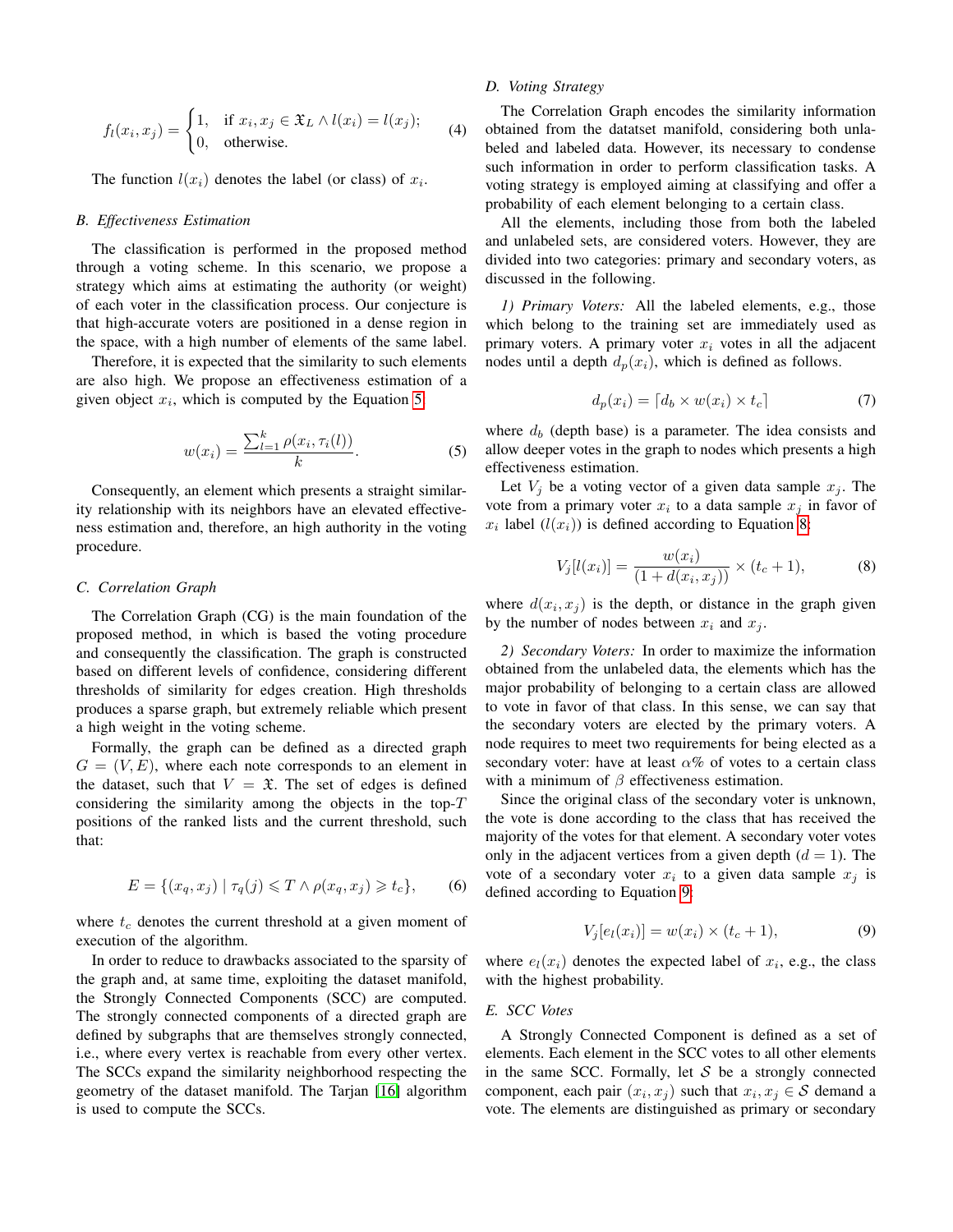voters, depending if they belong to the labeled or unlabeled set. The votes are computed according to Equation [10](#page-3-1) to the primary voters:

<span id="page-3-1"></span>
$$
V_j[l(x_i)] = w(x_i) \times (t_c + 1),
$$
\n(10)

The votes from secondary voters are computed in the same way as defined by Equation [9.](#page-2-3) This step is performed only when the current threshold  $(th<sub>c</sub>)$  is lower than  $th<sub>sec</sub>$ .

## *F. Final Steps*

The iteration is interrupted when all of the nodes have received at least one vote or when the current threshold  $(th<sub>c</sub>)$ reaches  $th_{end}$ . Once the votes depends on the adjacency of the Correlation Graph, it is possible that the algorithm stops iterating before all the elements have received at least one vote. Aiming at solving this problem, a  $k$ -NN analysis is executed to compute an classification array for the remaining elements.

#### *G. Classification*

When the voting procedure is finished, a voting vector is obtained for all elements from the unlabeled set. All the vectors are normalized, given rise to a probabilistic vector and the class assigned is that with the highest probability. Formally, the CGC classification for a given data sample  $x_j$  is computed as:

$$
y(x_j) = \underset{l \in \mathfrak{L}}{\arg \max} V_j[l],\tag{11}
$$

where  $y(x_i)$  represents the function which associates the label to a data sample, as defined in Section [II.](#page-1-0)

## IV. EXPERIMENTAL EVALUATION

<span id="page-3-0"></span>This section presents the experimental evaluation conducted in order to assess the effectiveness of the proposed approach. Section [IV-A](#page-3-2) discusses the experimental protocol considered; Section [IV-B](#page-3-3) presents an experimental analysis of the algorithm and Section [IV-C](#page-4-0) presents the obtained results.

#### <span id="page-3-2"></span>*A. Experimental Protocol*

In order to measure the performance of the proposed method, we have applied it to the well-known Iris dataset  $2$ and other 5 standard datasets commonly used for evaluation of semi-supervised methods<sup>[3](#page-3-5)</sup>. Some information about these datasets are available at Table [I.](#page-3-6) For detailed description about each of them, one can refer to [\[2\]](#page-6-1).

For each dataset, there are 10 or 100 labeled data points, and for each case 12 random splits are performed in order to partition the dataset into labeled and unlabeled points. It is ensured that each split contains at least one point from each class. For comparison purpose, we have included the classification results of 13 semi-supervised learning methods presented in [\[2\]](#page-6-1). The Nearest Neighbor (1-NN) and Linear

<span id="page-3-6"></span>TABLE I: Benchmark datasets used in the experiments.

| 241<br>1500<br>g241c<br>2<br>Digit1<br>241<br>1500<br>2<br><b>USPS</b><br>241<br>1500<br>2<br>COIL.<br>1500<br>241<br>6<br><b>BCI</b><br>400<br>117 | artificial<br>artificial<br>imbalanced |
|-----------------------------------------------------------------------------------------------------------------------------------------------------|----------------------------------------|

SVM (SVM) [\[17\]](#page-6-16) are used as the base line algorithms. The other 11 algorithms are those that presented the best performance on their respective category and they are presented in the top 11 lines of Table [II.](#page-3-7) The detailed configurations of each method are described in [\[2\]](#page-6-1). Besides of these 13 techniques, we have also included other 3 semi-supervised learning graphbased methods in the comparison, which can be considered as the techniques of the same sub-category of the proposed method. These are presented at the last 3 lines of Table [II.](#page-3-7)

<span id="page-3-7"></span>TABLE II: Semi-Supervised Learning Methods used for Performance Comparison

| <b>Abbreviation</b> | Method                                            | <b>References</b> |
|---------------------|---------------------------------------------------|-------------------|
| $MVU + 1-NN$        | Maximum Variance Unfolding                        | [18], [19]        |
| $LEM + 1-NN$        | Laplacian Eigenmaps                               | [20]              |
| $OC + CMN$          | Quadratic Criterion and Class Mass Regularization | [5], [21]         |
| Discrete Reg.       | Discrete Regularization                           | [22]              |
| <b>TSVM</b>         | <b>Transductive Support Vector Machines</b>       | $[23]$ , $[24]$   |
| SGT                 | Spectral Graph Transducer                         | [24]              |
| Cluster-Kernel      | Cluster Kernels                                   | [25]              |
| Data-Dep. Reg.      | Data-Dependent Regularization                     | [26]              |
| LDS                 | Low-Density Separation                            | [23]              |
| Laplacian RLS       | Laplacian Regularized Least Squares               | [27]              |
| CHM (normed)        | Conditional Harmonic Mixing                       | [28]              |
| LGC                 | Local and Global Consistency                      | [29]              |
| LP                  | Label Propagation                                 | [30]              |
| <b>LNP</b>          | Linear Neighborhood Propagation                   | [31]              |
| PCC                 | Particle Competition and Cooperation              | $[32]$ , $[33]$   |
| CUSSL.              | Comb. Unsup. and Semi-Supervised Learning         | [33]              |

<span id="page-3-8"></span>The parameters used in most of the conducted experiments are described in Table [III.](#page-3-8)

TABLE III: Parameters settings.

| <b>Parameter</b>                                       | <b>Default Value</b>  |
|--------------------------------------------------------|-----------------------|
|                                                        |                       |
| Vote depth base $(d_h)$                                |                       |
| Iteration Start $(th_{start})$                         |                       |
| Iteration Step $(th_{sten})$                           | 0.01                  |
| Iteration End $(th_{end})$                             | 0.1                   |
| Minimum threshold for SCC increments $(thsec)$         | 0.8                   |
| Min. vote percentage for secondary voters $(\alpha)$   | 95%                   |
| Min. effect. estimation for secondary voters $(\beta)$ | 0.05                  |
| Correlation Measure                                    | Jaccard               |
| Ranked list size $(T)$                                 | Dataset size (points) |

## <span id="page-3-3"></span>*B. Experimental Analysis*

This section aims at presenting an experimental analysis of parameters and characteristics of the proposed method. As discussed in the Section [III-A,](#page-1-6) the proposed approach can rely on different correlation measures to compute the classification results. Table [IV](#page-4-1) presents a comparison of results on the Iris dataset for three different correlation measures (RBO, Pearson,

<span id="page-3-4"></span><sup>2</sup>Available at<https://archive.ics.uci.edu/ml/datasets/iris>

<span id="page-3-5"></span><sup>3</sup>Available at<http://www.kyb.tuebingen.mpg.de/ssl-book/benchmarks.html>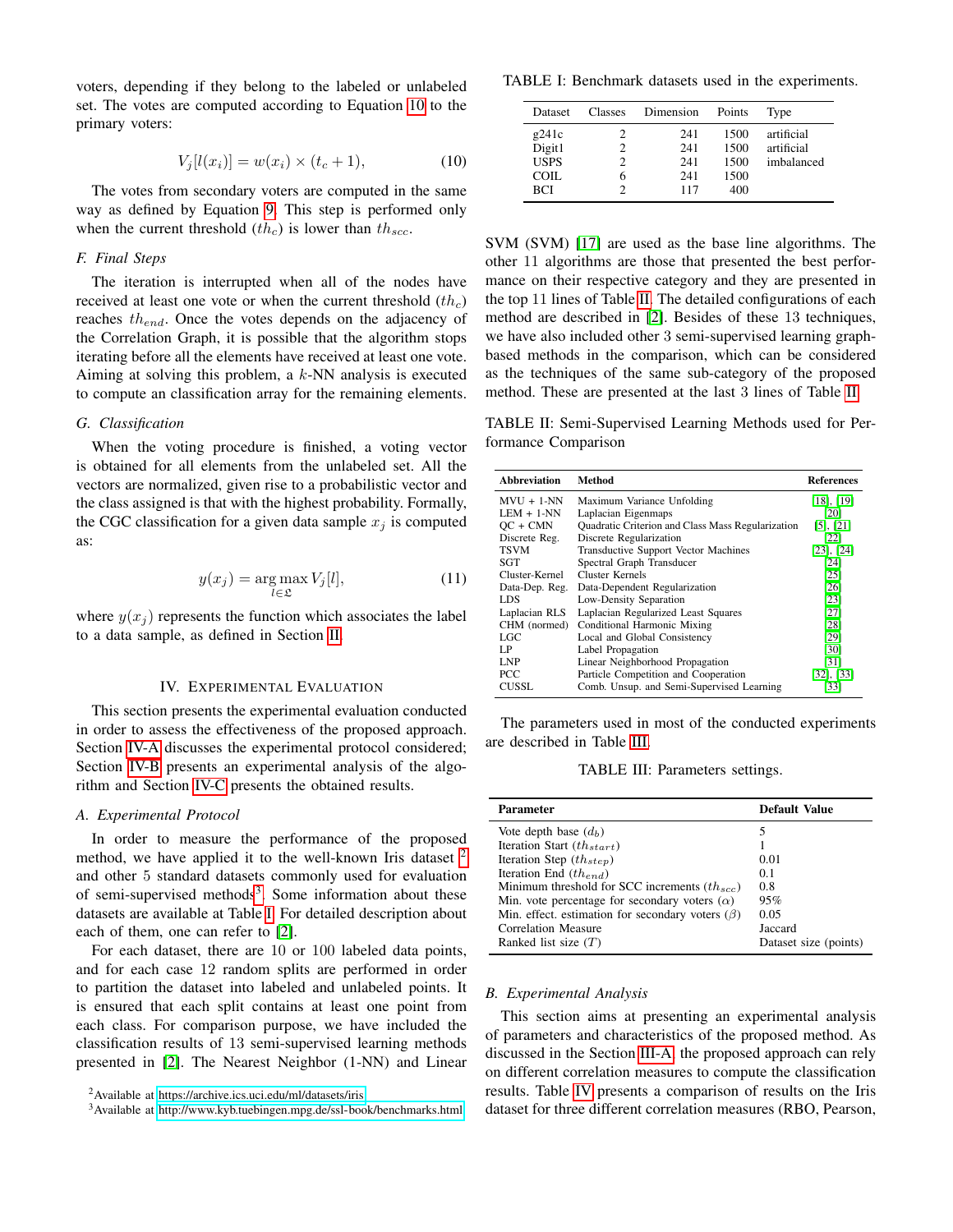and Jaccard). Different sizes of training sets are considering, ranging from 2% to 10%. In this case, the Jaccard index showed the best results and so we decided to use it as the default correlation measures for the remaining experiments.

<span id="page-4-1"></span>TABLE IV: Accuracy for different correlation measures.

|            | $2\%$     | 4%        | 6%     | 8%        | 10%    |
|------------|-----------|-----------|--------|-----------|--------|
| <b>RBO</b> | 85.97%    | 87.39%    | 90.05% | 90.81%    | 91.86% |
| Pearson    | 85.33%    | 88.70%    | 91.64% | 92.68%    | 93.17% |
| .Iaccard   | $93.28\%$ | $93.17\%$ | 93.80% | $93.57\%$ | 93.89% |

Other aspect evaluated consists in the impact of the neighborhood size on the accuracy of the method. Figure [1](#page-4-2) presents the impact of the neighborhood variation in three different datasets considering 10 labeled data points.

<span id="page-4-2"></span>**Impact of neighborhood size in effectiveness (10 labeled points)**



Fig. 1: Impact of variation of  $k$  on effectiveness (10 labeled training labels).

The proposed Effectiveness Estimation approach, discussed in Section [III-B,](#page-2-4) is also experimentally analyzed. It is expected that a good effectiveness estimation to provide higher values when the real accuracy is also high. Figure [2](#page-4-3) compares the effectiveness estimation with the Average Precision (AP) measure in the Iris dataset. As can be seen, there is a high correlation between the values indicating that the estimation is accurate.

## <span id="page-4-0"></span>*C. Experimental Results*

Table [V](#page-4-4) shows the classification accuracy when the proposed method is applied to the Iris dataset. For comparison purposes, PCC and CUSSL are considered as baselines [\[33\]](#page-6-32). The best accuracy results for each configuration are highlighted. For each graph configuration, 2% to 10% data items are randomly chosen to compose the labeled subset, which data items are presented to the algorithm with their respective labels. The remaining data items are presented to the algorithm without their labels, so it can classify them. For each graph configuration and labeled subset size, the experiment is repeated 1,000 times with different labeled subsets, so each value in these tables is the average of the 1,000 executions.

<span id="page-4-3"></span>

Fig. 2: Evaluation of the proposed Effectiveness Estimation.

<span id="page-4-4"></span>These results are plotted on Figure [3.](#page-4-5) As can be observed, the CGC achieved the best results in all the cases.

TABLE V: Test accuracy results for Iris Dataset.

|              | 2%        | 4%        | 6%        | 8%        | 10%       |
|--------------|-----------|-----------|-----------|-----------|-----------|
| PCC.         | $90.44\%$ | 89.77%    | $90.52\%$ | 91.23%    | $91.77\%$ |
| <b>CUSSL</b> | $92.07\%$ | 91.42%    | 91.43%    | $92.17\%$ | 92.89%    |
| CGC.         | 93.28%    | $93.17\%$ | 93.80%    | $93.57\%$ | $93.89\%$ |

<span id="page-4-5"></span>

Fig. 3: Accuracy results for the Iris dataset.

Tables [VI](#page-5-1) and [VII](#page-5-1) report the average test errors of the 18 methods and the proposed method applied to the datasets presented in Table [I.](#page-3-6) They show test errors (%) with 10 and 100 labeled training points respectively. The best value of  $k$ was used for each dataset, performing a search in the interval [0,50] in steps of 5. For 10 labeled points the values of  $k$ considered are 45, 10, 25, 10, 5 for g241c, Digit1, USPS, COIL, and BCI, respectively. For 100 labeled points the values of  $k$  considered are 45, 10, 5, 5, 20 for g241c, Digit1, USPS, COIL, and BCI, respectively.

Tables [VIII](#page-5-2) and [IX](#page-5-2) show the rank position obtained by each method on different datasets for 10 and 100 labeled training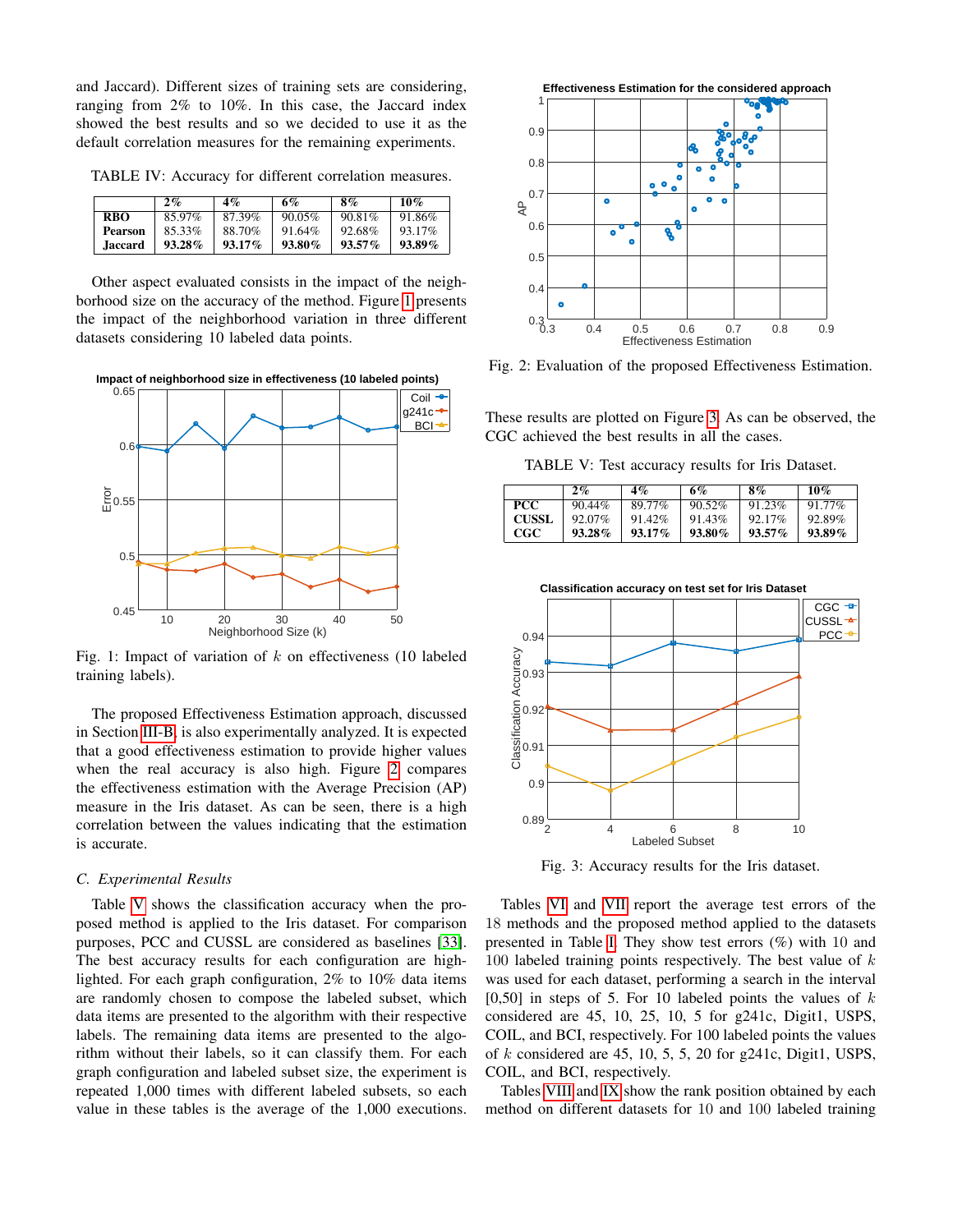<span id="page-5-1"></span>TABLE VI: Test Errors (%) with 10 Labeled Training Points TABLE VII: Test Errors (%) with 100 Labeled Training Points

|                        | g241c | Digit1 | <b>USPS</b> | <b>COIL</b>              | <b>BCI</b>               | Mean  |                        | g241c | Digit1 | <b>USPS</b> | <b>COIL</b>              | <b>BCI</b>        | Mean  |
|------------------------|-------|--------|-------------|--------------------------|--------------------------|-------|------------------------|-------|--------|-------------|--------------------------|-------------------|-------|
| $1-NN$                 | 47.88 | 13.65  | 16.66       | 63.36                    | 49.00                    | 38.11 | $1-NN$                 | 43.93 | 3.89   | 5.81        | 17.35                    | 48.67             | 23.93 |
| <b>SVM</b>             | 47.32 | 30.60  | 20.03       | 68.36                    | 49.85                    | 43.23 | <b>SVM</b>             | 23.11 | 5.53   | 9.75        | 22.93                    | 34.31             | 19.13 |
| $MVU + 1-NN$           | 47.15 | 14.42  | 23.34       | 62.62                    | 47.95                    | 39.10 | $MVU + 1-NN$           | 43.01 | 2.83   | 6.50        | 28.71                    | 47.89             | 25.79 |
| $LEM + 1-NN$           | 44.05 | 23.47  | 19.82       | 65.91                    | 48.74                    | 40.40 | $LEM + 1-NN$           | 40.28 | 6.12   | 7.64        | 23.27                    | 44.83             | 24.43 |
| $OC + CMN$             | 39.96 | 9.80   | 13.61       | 59.63                    | 50.36                    | 34.67 | $OC + CNN$             | 22.05 | 3.15   | 6.36        | 10.03                    | 46.22             | 17.56 |
| Discrete Reg.          | 49.59 | 12.64  | 16.07       | 63.38                    | 49.51                    | 38.24 | Discrete Reg.          | 43.65 | 2.77   | 4.68        | 9.61                     | 47.67             | 21.68 |
| <b>TSVM</b>            | 24.71 | 17.77  | 25.20       | 67.50                    | 49.15                    | 36.87 | TSVM                   | 18.46 | 6.15   | 9.77        | 25.80                    | 33.25             | 18.69 |
| <b>SGT</b>             | 22.76 | 8.92   | 25.36       | $\overline{\phantom{0}}$ | 49.59                    | 26.66 | <b>SGT</b>             | 17.41 | 2.61   | 6.80        | $\qquad \qquad -$        | 45.03             | 17.96 |
| <b>Cluster-Kernel</b>  | 48.28 | 18.73  | 19.41       | 67.32                    | 48.31                    | 40.41 | <b>Cluster-Kernel</b>  | 13.49 | 3.79   | 9.68        | 21.99                    | 35.17             | 16.82 |
| Data-Dep. Reg.         | 41.25 | 12.49  | 17.96       | 63.65                    | 50.21                    | 37.11 | Data-Dep. Reg.         | 20.31 | 2.44   | 5.10        | 11.46                    | 47.47             | 17.36 |
| <b>LDS</b>             | 28.85 | 15.63  | 17.57       | 61.90                    | 49.27                    | 34.64 | LDS                    | 18.04 | 3.46   | 4.96        | 13.72                    | 43.97             | 16.83 |
| <b>Laplacian RLS</b>   | 43.95 | 5.44   | 18.99       | 54.54                    | 48.97                    | 34.38 | <b>Laplacian RLS</b>   | 24.36 | 2.92   | 4.68        | 11.92                    | 31.36             | 15.05 |
| CHM (normed)           | 39.03 | 14.86  | 20.53       | $\overline{\phantom{0}}$ | 46.90                    | 30.33 | CHM (normed)           | 24.82 | 3.79   | 7.65        | $\overline{\phantom{0}}$ | 36.03             | 18.07 |
| LGC                    | 45.82 | 9.89   | 9.03        | 63.45                    | 47.09                    | 35.06 | LGC                    | 41.64 | 2.72   | 3.68        | 45.55                    | 43.50             | 27.42 |
| LP                     | 42.61 | 11.31  | 14.83       | 55.82                    | 46.37                    | 34.19 | LP                     | 30.39 | 3.05   | 6.98        | 11.14                    | 42.69             | 18.85 |
| <b>LNP</b>             | 47.82 | 8.58   | 17.87       | 55.50                    | 47.65                    | 35.48 | <b>LNP</b>             | 44.13 | 3.27   | 17.22       | 11.01                    | 46.22             | 24.37 |
| <b>PCC</b>             | 37.57 | 9.94   | 17.44       | 58.65                    | 47.66                    | 34.25 | <b>PCC</b>             | 24.20 | 2.65   | 4.65        | 14.85                    | 44.38             | 18.15 |
| <b>CUSSL</b>           | 40.49 | 12.30  | 17.19       | 59.24                    | $\overline{\phantom{m}}$ | 32.31 | <b>CUSSL</b>           | 26.15 | 2.52   | 4.81        | 23.13                    | $\qquad \qquad -$ | 14.15 |
| <b>Proposed Method</b> | 46.63 | 12.23  | 11.99       | 59.42                    | 49.17                    | 35.89 | <b>Proposed Method</b> | 36.16 | 3.2    | 4.47        | 11.41                    | 47.39             | 20.53 |

labeled training points

<span id="page-5-2"></span>TABLE VIII: Ranking of semi-supervised methods with 10 TABLE IX: Ranking of semi-supervised methods with 100 labeled training points

|                        | <b>Slate</b> | Digit?         | <b>NSPS</b>    | CORY                     | $\mathbf{e}^{\mathbf{O}}$ | Mean |                        | allic | Digity | <b>NSPFS</b> | COLL           | $\mathbf{e}^{\mathbf{O}}$ | Mean  |
|------------------------|--------------|----------------|----------------|--------------------------|---------------------------|------|------------------------|-------|--------|--------------|----------------|---------------------------|-------|
| $1-NN$                 | 17           | 12             | 6              | 10                       | 10                        | 11   | $1-NN$                 | 18    | 16     | 9            | 10             | 18                        | 14.2  |
| <b>SVM</b>             | 15           | 19             | 15             | 17                       | 16                        | 16.4 | <b>SVM</b>             |       | 17     | 17           | 12             | 3                         | 11.2  |
| $MVU + 1-NN$           | 14           | 13             | 17             | 9                        | 6                         | 11.8 | $MVU + 1-NN$           | 16    | 7      | 11           | 16             | 17                        | 13.4  |
| $LEM + 1-NN$           | 11           | 18             | 14             | 14                       | 8                         | 13   | $LEM + 1-NN$           | 14    | 18     | 14           | 14             | 10                        | 14    |
| $OC + CMN$             | 6            |                | 3              | 7                        | 18                        | 7.6  | $OC + CNN$             | 6     | 10     | 10           | $\mathfrak{D}$ | 12                        | 8     |
| Discrete Reg.          | 19           | 11             |                | 11                       | 14                        | 12   | Discrete Reg.          | 17    | 6      |              |                | 16                        | 8.8   |
| <b>TSVM</b>            |              | 16             | 18             | 16                       | 11                        | 12.6 | <b>TSVM</b>            |       | 19     | 18           | 15             | $\overline{c}$            | 11.6  |
| <b>SGT</b>             |              | 3              | 19             | $\overline{\phantom{0}}$ | 15                        | 9.5  | <b>SGT</b>             |       | 3      | 12           |                | 11                        |       |
| <b>Cluster-Kernel</b>  | 18           | 17             | 13             | 15                       | 7                         | 14   | <b>Cluster-Kernel</b>  |       | 14     | 16           | 11             | 4                         | 9.2   |
| Data-Dep. Reg.         | 8            | 10             | 11             | 13                       | 17                        | 11.8 | Data-Dep. Reg.         |       |        | 8            |                | 15                        |       |
| <b>LDS</b>             | 3            | 15             | 9              | 8                        | 13                        | 9.6  | <b>LDS</b>             |       | 13     |              |                |                           | 7.8   |
| <b>Laplacian RLS</b>   | 10           |                | 12             |                          | 9                         | 6.6  | <b>Laplacian RLS</b>   |       | 8      |              |                |                           | 6     |
| CHM (normed)           | 5            | 14             | 16             |                          | 2                         | 9.25 | CHM (normed)           | 10    | 15     | 15           |                |                           | 11.25 |
| LGC                    | 12           |                |                | 12                       | 3                         | 6.6  | LGC                    | 15    | 5      |              | 17             |                           | 9     |
| LP.                    |              |                |                | 3                        |                           | 4.8  | LP                     | 12    | 9      | 13           |                | 6                         | 8.8   |
| <b>LNP</b>             | 16           | $\overline{c}$ | 10             | $\overline{c}$           |                           | 6.8  | <b>LNP</b>             | 19    | 12     | 19           |                | 13                        | 13.2  |
| <b>PCC</b>             |              | h              | 8              |                          | 5                         | 5.4  | <b>PCC</b>             |       |        |              |                | 9                         | 6.6   |
| <b>CUSSL</b>           |              |                |                |                          |                           |      | <b>CUSSL</b>           | 11    |        |              | 13             |                           | 8     |
| <b>Proposed Method</b> | 13           | 8              | $\overline{c}$ | 6                        | 12                        | 8.2  | <b>Proposed Method</b> | 13    | 11     |              |                | 14                        | 9     |

points, respectively. As we can observe, the CGC achieved an average result of 8.2 and 9 among 19 methods.

# V. CONCLUSIONS

<span id="page-5-0"></span>The huge growth of unlabeled data associated with the costly procedures required to obtain labeled data has made semi-supervised learning approaches a promising solution in many applications. At the same time, unsupervised techniques also have been attracting a lot of attention of research community. In this scenario, taking advantage of the recent developments in unsupervised approaches for making new advances in semi-supervised learning tasks can represent a great research venue.

In this paper, we exploit this investigation line by proposing a novel semi-supervised classifier based on a manifold learning approach and a correlation graph, inspired by a recent unsupervised approach [\[10\]](#page-6-9). A new semi-supervised similarity measure is proposed and a voting strategy based on the graph

structure is used to perform classification tasks. The method was evaluated considering various datasets and comparisons with diverse supervised and semi-supervised methods. The results are positive in most of datasets, achieving error rates comparable to baseline methods and some remarkable results, as the high-accuracy rate of 93.28% with only 2% of training data on the well-known Iris dataset.

We believe that the work represents an important contribution regarding the possibility of exploiting the recent advances obtained by graph and rank-based approaches [\[34\]](#page-6-33), [\[35\]](#page-6-34), [\[11\]](#page-6-10) in unsupervised scenarios for semi-supervised learning tasks. As future work, we intend to investigate other correlation measures and different voting strategies.

## ACKNOWLEDGMENT

The authors are grateful to the São Paulo Research Foundation - FAPESP (grants 2017/02091-4, 2016/05669-4, and 2013/08645-0).